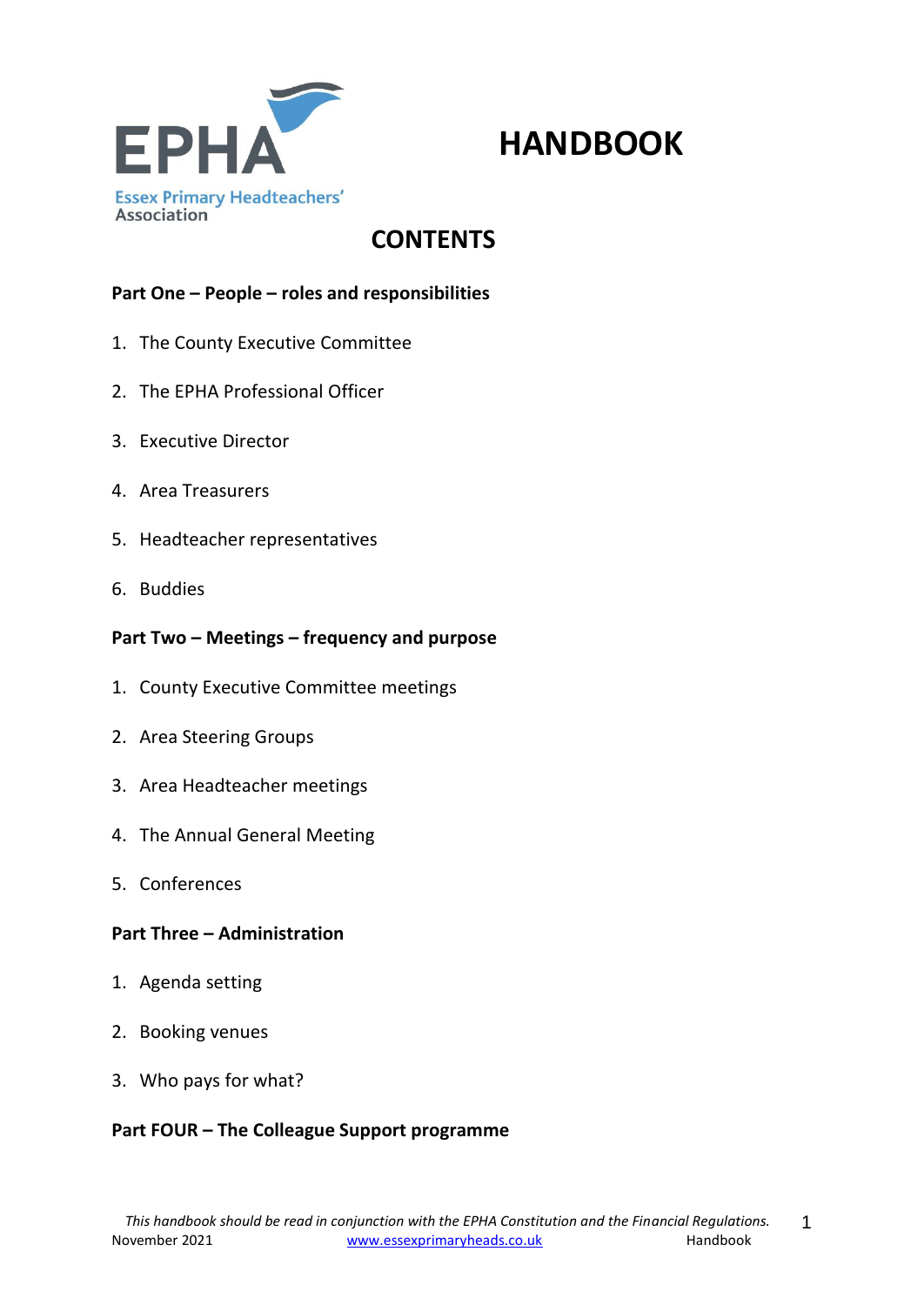#### **Part One PEOPLE – ROLES AND RESPONSIBILITIES**

#### **1. The County Executive Committee**

**a)** The **County Executive Committee** shall consist of the following membership:

**Chair Vice-Chair Treasurer Professional Officer Executive Director** *(if appointed)* The **Area Chair and Vice-Chair** from each of the four Areas: West, North-East, Mid and South. The **Local Delivery Group** representatives from **West:** Epping Forest Rural, Epping Forest South, Uttlesford North, Uttlesford South, Harlow; **North-East:** Colchester West, Colchester East, Colchester South, Tendring Mid, Tendring North, Tendring South, Harwich and Dovercourt; **Mid:** Braintree, Chelmsford (North, South and West), Maldon, Dengie, Witham, South Woodham Ferrers, Halstead; **South:** Wickford, Billericay, Castle Point & Benfleet, Rochford, Rayleigh, Brentwood, Canvey Island, Basildon East/Pitsea, Basildon West

- **b)** The current list of the Executive Committee membership can be found on the EPHA website.
- **c)** All members of the County Executive Committee must be serving primary headteachers in Essex.

Each Area shall have its own **Area Association**. Representatives (including Chair, Vice-Chair and LDG representatives) who shall be elected annually at the Area Association AGM to form the **Area Steering Group** and will serve on the County Executive Committee.

**d)** The Chair, Vice-Chair and Treasurer of the County Executive Committee will be elected annually at the Annual General Meeting. Members of EPHA will be invited to nominate themselves for an office and, where there is more than one nomination for an office, the result will be determined by secret ballot at the Annual General Meeting.

#### **e) EPHA County Chair**

The Chair of EPHA (currently *Harriet Phelps-Knights, Headteacher at Janet Duke Primary School* ) will conduct all meetings of the County Executive Committee except that in his/her absence, the chair will be taken by the Vice-Chair (currently *Nick Hutchings, Headteacher at Hamilton Primary, Colchester*)

The Chair (and Vice-Chair) will represent the Association when required, and will meet regularly with senior LA Officers. All press releases issued on behalf of County EPHA should be ratified by the Chair and two additional members of the EPHA Executive Committee.

The term of office for the Chair and Vice-Chair will be one year, and s/he may be re-elected for further terms of office.

The Chair and Vice-Chair are required to attend the termly Executive meetings and other meetings (whenever possible) as required by the County Executive Committee. The Chair will review and clear the minutes of the meeting.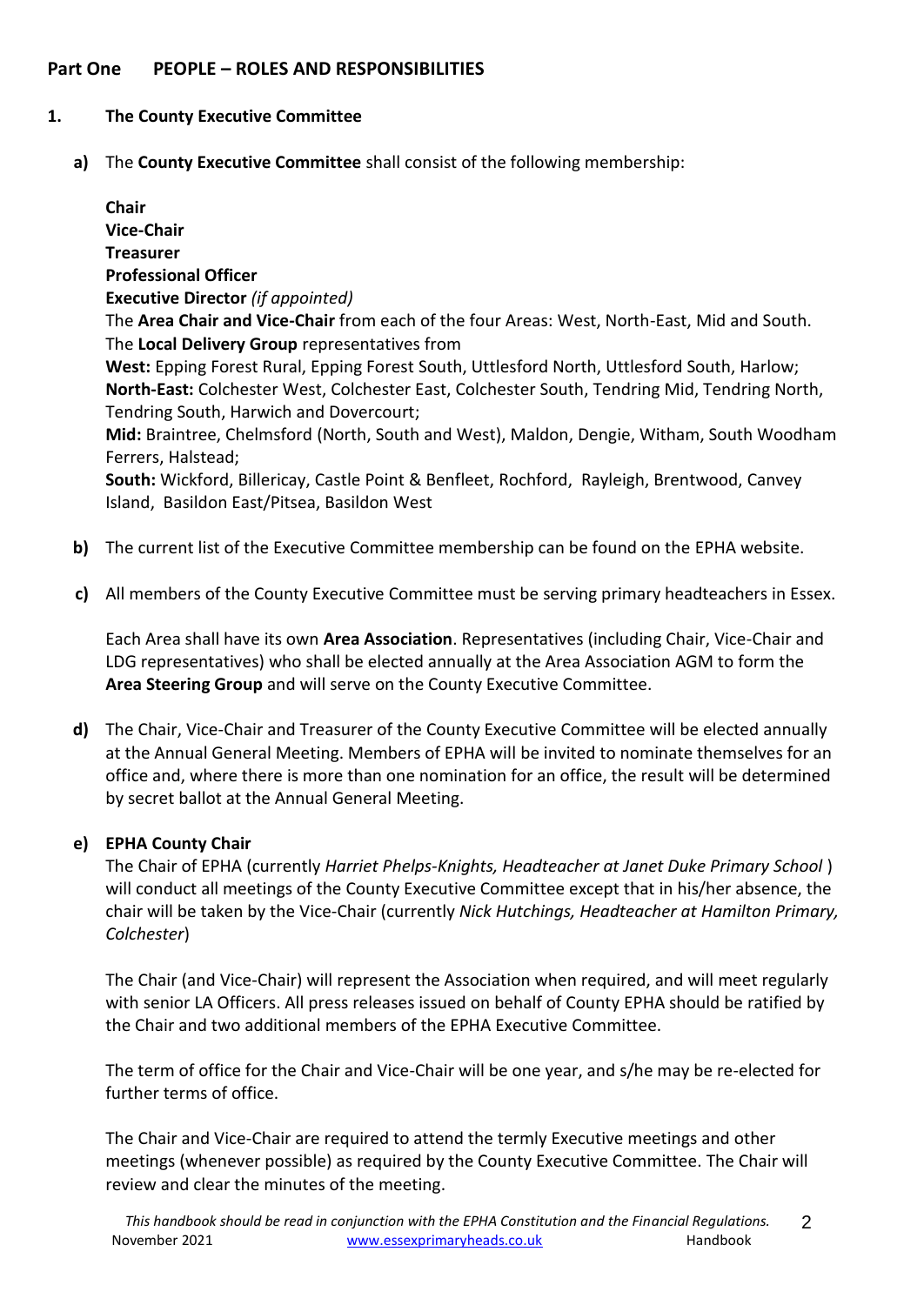### **f) EPHA County Treasurer**

The term of office for the Treasurer (currently *Pam Langmead – County Treasurer, EPHA Professional Officer*) will be one year (or until the occasion of the next AGM), and s/he may be reelected for further terms of office.

The EPHA Treasurer manages the County EPHA bank accounts and is responsible for:

- approving and paying agreed expenses claims from headteachers;
- paying for claims from the EPHA Professional Officer and the EPHA Executive Director, approved by the Chair;
- paying for venues and refreshments for the Area Headteacher meetings;
- approving and paying the costs arising from EPHA conferences, events and seminars and managing an associated bank account for conferences;
- liaising with Area Treasurers to ensure that subscriptions are collected and that an agreed percentage is forwarded to the County EPHA bank account;
- producing a report for the termly County Executive meeting and the County AGM;
- ensuring that the accounts are audited on an annual basis for presentation at the County AGM.
- attending the termly Executive meetings and other meetings (whenever possible) as required by the County Executive Committee.

The EPHA treasurer has the delegated power to approve expenditure of up to *£5,000 with the exception of conference venue costs*. Expenditure over *£5,000* needs to be approved by the EPHA Executive committee.

#### **g) Area Chairs and Vice-Chairs**

#### The **Chair of each Area**:

West (currently *Isobel Barron, Headteacher at Roseacres Primary*); North-East (currently *Nick Hutchings, Headteacher at Hamilton Primary, Colchester)*; Mid *(currently Dawn Dack, Headteacher at Wentworth Primary);* and South (currently *Nicky Barrand, Headteacher at Cherry Tree Primary School, Basildon*) is elected at the Area AGM in the summer term. The term of office for the Area Chair will be one year, and s/he may be re-elected for further terms of office.

The Area Chair is responsible for:

- Representing their Area on behalf of EPHA;
- Chairing the termly Area meeting, including the Area AGM;
- Responding to the queries, views and opinions of headteachers in their Area and ensuring that (where appropriate) these are communicated to the County Executive Committee;
- Ensuring that the business, actions and decisions of the County Executive Committee are communicated to local headteachers;
- Running and managing a termly Steering Group meeting, *if required,* in partnership with the LA School Effectiveness Partners;
- Making decisions about funding and the purpose and location of local meetings, in collaboration with the EPHA Professional Officer;
- Ensuring that the Vice-Chair makes contact with new headteachers in their Area at the beginning of each term;
- Attending the termly Executive meetings and other meetings (whenever possible) as required by the County Executive Committee.

#### The **Vice-Chair of each Area:**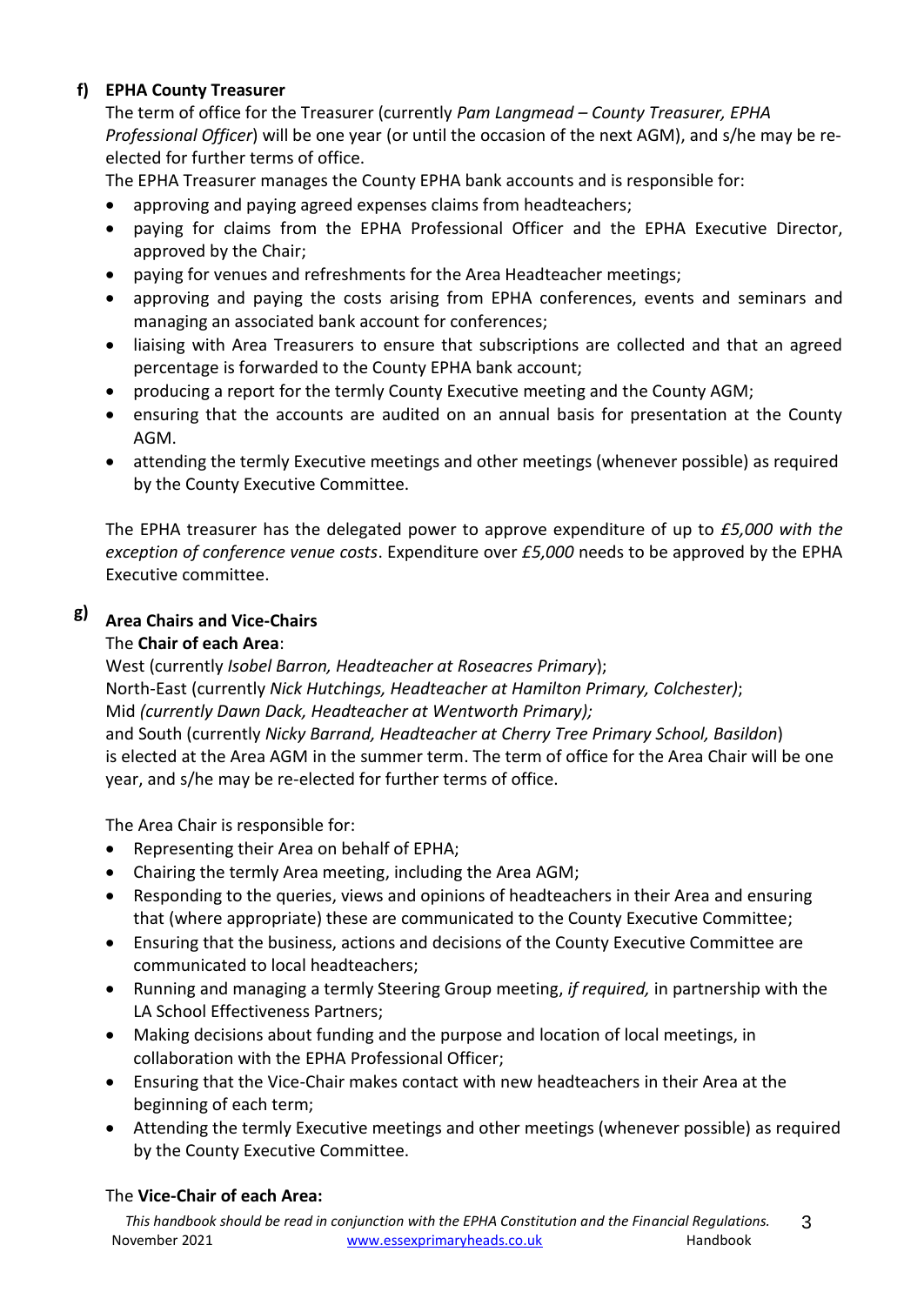West (currently *George Athanasiou, Headteacher at Great Sampford CE Primary*); North-East (currently *Richard potter, Headteacher at Home Farm Primary, Colchester*); Central (Mid) (currently *Amanda Reid, Headteacher at Perryfields Infants*); and South (currently *Richard Green, Headteacher at Grove Wood Primary*) is elected at the Area AGM. The term of office for the Area Vice-Chair will be one year, and s/he may be re-elected for further terms of office.

### The **Area Vice-Chair** is responsible for:

- Contacting new headteachers in their Area at the beginning of each term to offer support and communicate information about EPHA;
- Attending the termly Executive meetings and other meetings (whenever possible) as required by the County Executive Committee.

### **2. The EPHA Professional Officer**

The EPHA Professional Officer *(currently Pam Langmead)* is appointed by the County Executive Committee. S/he is not required to be a serving headteacher and this is a paid position.

The roles and responsibilities of the EPHA Professional Officer are to:

- Attend termly meetings of the County Executive and the Area Headteacher meetings and to produce the minutes for those meetings, which are cleared for distribution by the Chair of the meeting and then circulated to the County Executive Committee and posted on the EPHA website;
- Attend meetings with LA and other groups, as required by the Executive, and to provide notes and a termly report of the meetings attended;
- Follow up action and tasks as a result of those meetings;
- Produce the agendas for EPHA meetings (see Part 3 -1) and ensure that they are circulated to the County Executive Committee, Area Headteachers (as appropriate), EPHA Executive Director, and posted on the EPHA website;
- Research, write and deliver briefings each term for groups of headteachers across the county, to ensure that they are kept up to date with local and national issues;
- Liaise with and support the Chair of EPHA, the EPHA Executive Director *(if appointed),* and other members of the Executive Committee, and primary headteachers in Essex;
- Attend a termly management meeting with the EPHA County Chair, Vice-Chair and EPHA Executive Director *(if appointed);*
- Organise and manage on behalf of EPHA the annual Headteachers' Conference, the annual Deputy/Assistant Headteachers' Conference and other conferences as determined by the County Executive Committee;
- Assist the EPHA Executive Director, in his/her role*(if appointed);*
- Manage the EPHA website;
- Manage the Colleague Supporter programme;
- Produce reports, surveys and other papers as required by the County Executive Committee;
- Distribute information to headteachers, by email or by post;
- Update the EPHA Welcome Pack on a termly basis and send out to new headteachers;
- Update the EPHA Support Directory on a termly basis and send out to new headteachers;
- Update the EPHA handbook regularly and post on the website;
- Write and distribute the termly EPHA newsletter;
- Seek and assign headteachers to represent EPHA on various committees and working groups;
- Maintain a label and email database of Essex primary headteachers;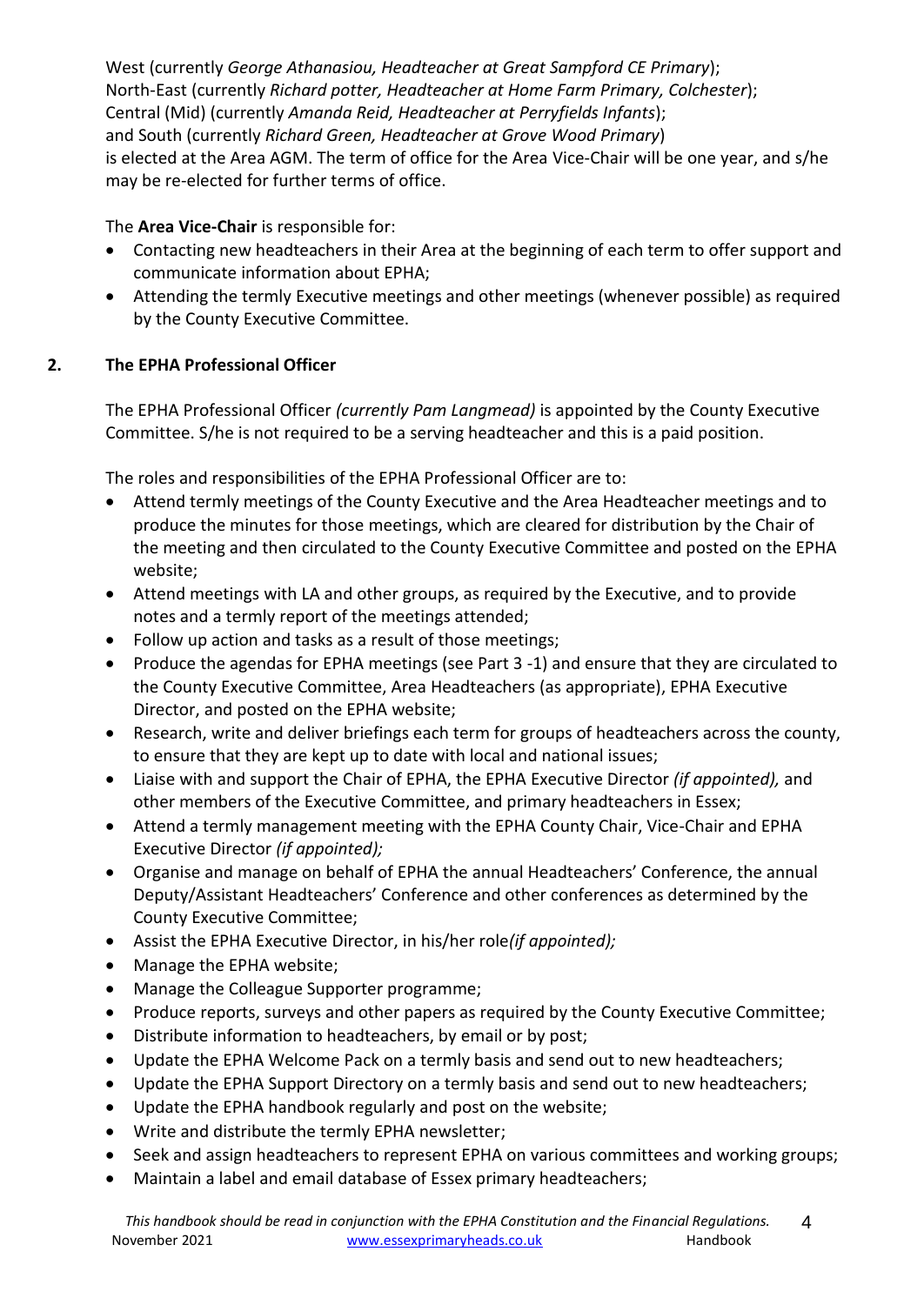- Communicate information about EPHA to interested parties and represent EPHA when required by the County Executive Committee;
- Maintain a spreadsheet of claims for professional fees, mileage and expenses for submission to the EPHA County Treasurer;
- Undertake any other duties as determined by and agreed with the County Chair/ County Executive Committee.

#### **3. EPHA Executive Director**

The EPHA Executive Director **(no current appointee)** is appointed by the County Executive Committee. S/he is not required to be a serving headteacher and this is a paid position.

The role of the Executive Director will be to support and develop structures and practices which identify and enable the sharing of expertise, best value and best practice within Essex to bring about school improvement, in partnership with the Local Authority and other education partners.

1. Attend the following meetings (whilst running) each term as an independent Executive Director for EPHA:

EPHA Executive meeting

4 Area headteacher meetings

Strategic Education Board meetings

Other meetings as required, with LA, RSC and other partners

- 2. Attend a termly communications meeting held early in each term;
- 3. Provide written feedback from meetings;

4. Liaise with the EPHA Chair, Area Chairs and the EPHA Professional Officer, to ensure that EPHA personnel are working as a team – at least termly face to face meetings, and regularly via email, phone etc;

5. Report on the work done on behalf of EPHA at relevant meetings;

6. Keep up to date with educational and school improvement issues, including related research and reading, attendance at meetings etc;

7. Explore opportunities for cross-phase collaborative activity;

8. Communicate with all Essex primary headteachers, via EPHA's existing communication routes i.e. email, website, meetings, and to undertake consultations to ensure that primary headteacher views are properly represented;

9. Undertake other services as required by the EPHA Executive;

10. Attend meetings on behalf of EPHA, as agreed with the EPHA Chair.

#### **4. Area Treasurers**

The Area Treasurers:

West (currently *Mary Jo Hall, Headteacher at St Thomas More Catholic Primary School*); North-East (currently *Bridget Harris, Headteacher at St Thomas More's Catholic Primary School*); Mid (currently *Dawn Baker, Headteacher at Lawford Mead Primary School*); and South (currently *vacant*)

is elected at the Area AGM. The term of office for the Area Treasurer will be one year, and s/he may be re-elected for further terms of office.

The subscription/funding for EPHA is currently provided by de-delegated funding from the DSG, at a rate of £320 per school. **This is collected centrally, and so the role of the Area Treasurer is currently a nominal one; the funding previously held in the area accounts is now managed**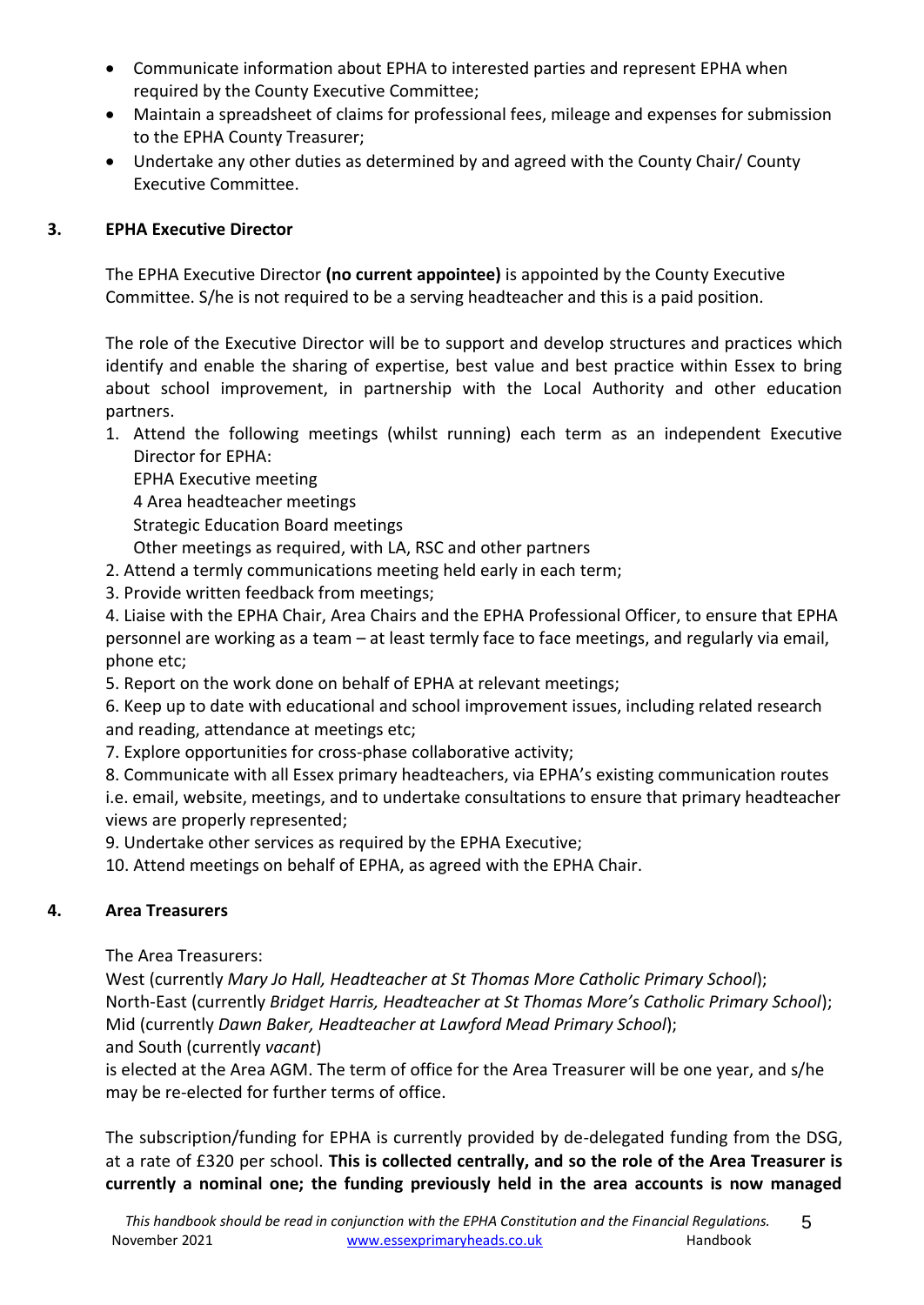**centrally.**

### **5. Headteacher representatives**

Headteachers from all areas of Essex and representing all phases and types of primary, infant, junior and special schools are appointed to represent EPHA on a wide range of committees, working parties and consultative groups. These groups are often set up by the Local Authority, and the intention is to ensure that Essex primary headteachers have a proper and informed opportunity to shape and influence local policy and procedures.

In many cases the EPHA Professional Officer will make contact with a headteacher to ask if they would be prepared to become involved with a committee, working party or consultative group. Once a headteacher has joined a group they will be expected to liaise with the organiser (chair or secretary of the group) in relation to the dates and venues for meetings.

Representative headteachers are asked to report to EPHA (either via the EPHA Professional Officer, through the County Executive Committee or their Area Steering Group) to enable effective communication and feedback on a wide range of issues.

Representative headteachers have the right to claim expenses from the County Treasurer using the agreed Expenses Claim form (which can be found on the EPHA website), and at a rate determined by the County Executive Committee.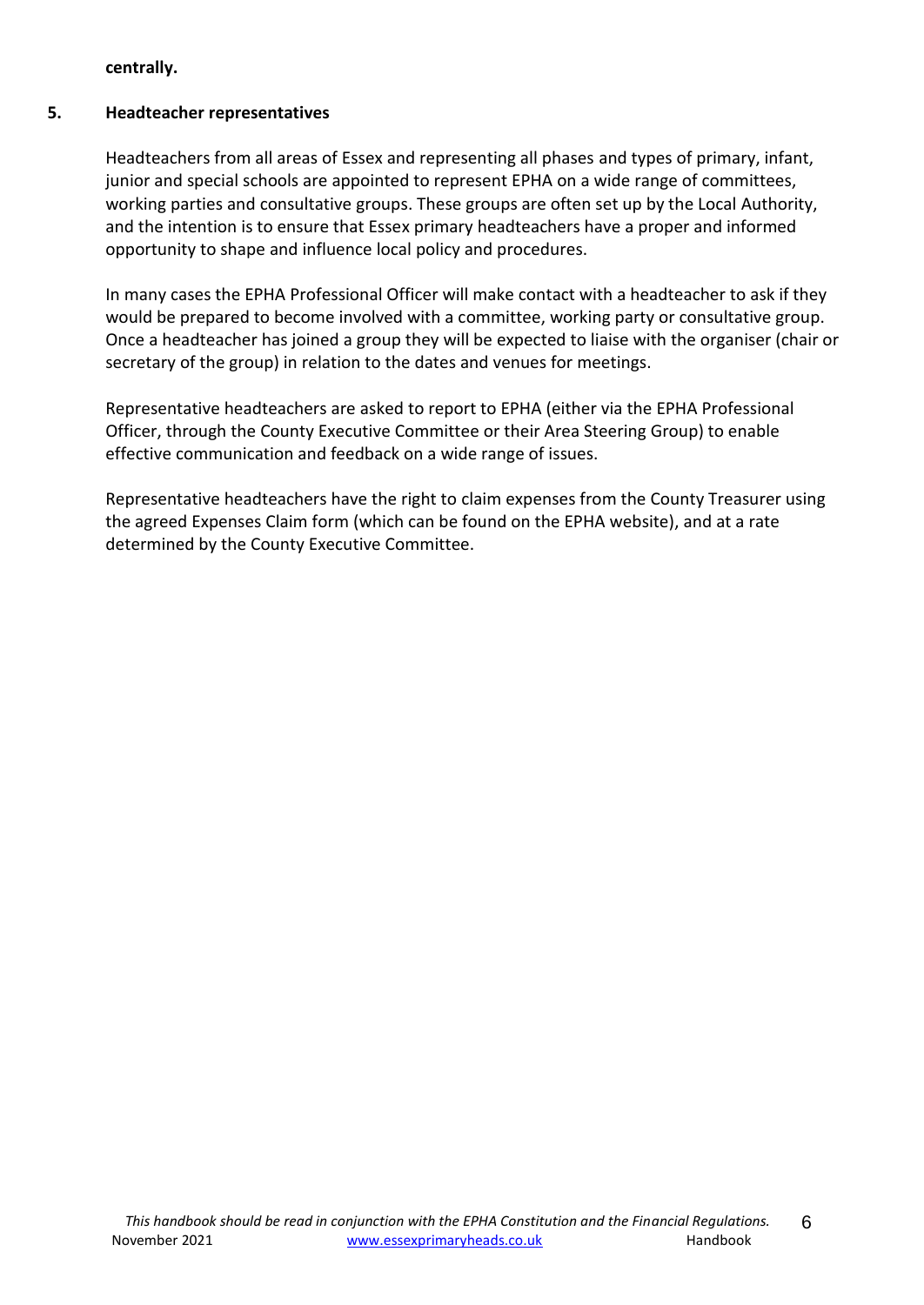#### **Part Two MEETINGS – FREQUENCY AND PURPOSE**

#### **1. County Executive Committee meetings**

The County Executive Committee will hold at least one meeting a term, in advance of the Area Headteacher meetings. At the regular termly meeting the Executive Committee will meet, and this meeting will then immediately be followed by a meeting with Local Authority officers and any invited contributors. From April 2020, as a result of the Covid-19 pandemic, meetings have been held online (using Zoom or Microsoft Teams). The EPHA constitution has been amended to reflect this change (October 2020). The Executive is now returning (November 2021) to face to face meetings, but may run meetings online when required.

Special meetings of the Executive may be convened at any time to consider urgent matters.

The quorum for any County Executive Committee meeting and vote must be one half (rounded up to a whole number) of the complete membership of the County Executive Committee, not including any vacancies. The agenda for the meetings will be sent by the EPHA Professional Officer to all Executive members (by email) at least 7 days in advance of the meeting, and minutes will be published to all Essex primary phase headteachers once produced and cleared for distribution. The minutes of the meeting will be confirmed by the County Executive Committee at the next meeting.

The County Executive Committee represents all primary phase headteachers in Essex and its purpose is to further the aims of the association, which are:

- 1. To provide a forum for the membership of the association.
- 2. To promote the advancement of Primary education in Essex and nationally.
- 3. To meet regularly to consider issues pertinent to Primary education in Essex.
- 4. To develop further effective communication and liaison between Essex primary Headteachers and those who have an interest in Primary education.
- 5. To work in partnership with the Local Authority to enhance Primary education.
- 6. To form a focus for collective knowledge.
- 7. To provide advice relating to Primary education matters.
- 8. To provide advice and guidance to the DfE.
- 9. To act as mutual support for the membership.

#### **2. Area Steering Groups**

The Area Steering Group will be made up of the Area Chair, Vice-Chair, the representatives of Local Delivery Groups and the Area Treasurer from each of the four areas of the county, all of whom are elected for a one year term of office at the Area Annual General Meeting held in the summer term. The LA Lead School Effectiveness Partner for that Area will also be a member of the Area Steering Group.

*If required,* each Area Steering Group will meet prior to the County Executive Committee termly meeting to plan the termly headteachers' meeting in their Area. Alternatively, the Professional Officer will plan the meeting and will liaise with the Area Chair. The agenda will be finalised by the EPHA Professional Officer for distribution to headteachers and for publication on the EPHA website, at least 7 days in advance of the termly headteachers' meetings.

**Issues that should be included** for consideration and inclusion on the termly headteacher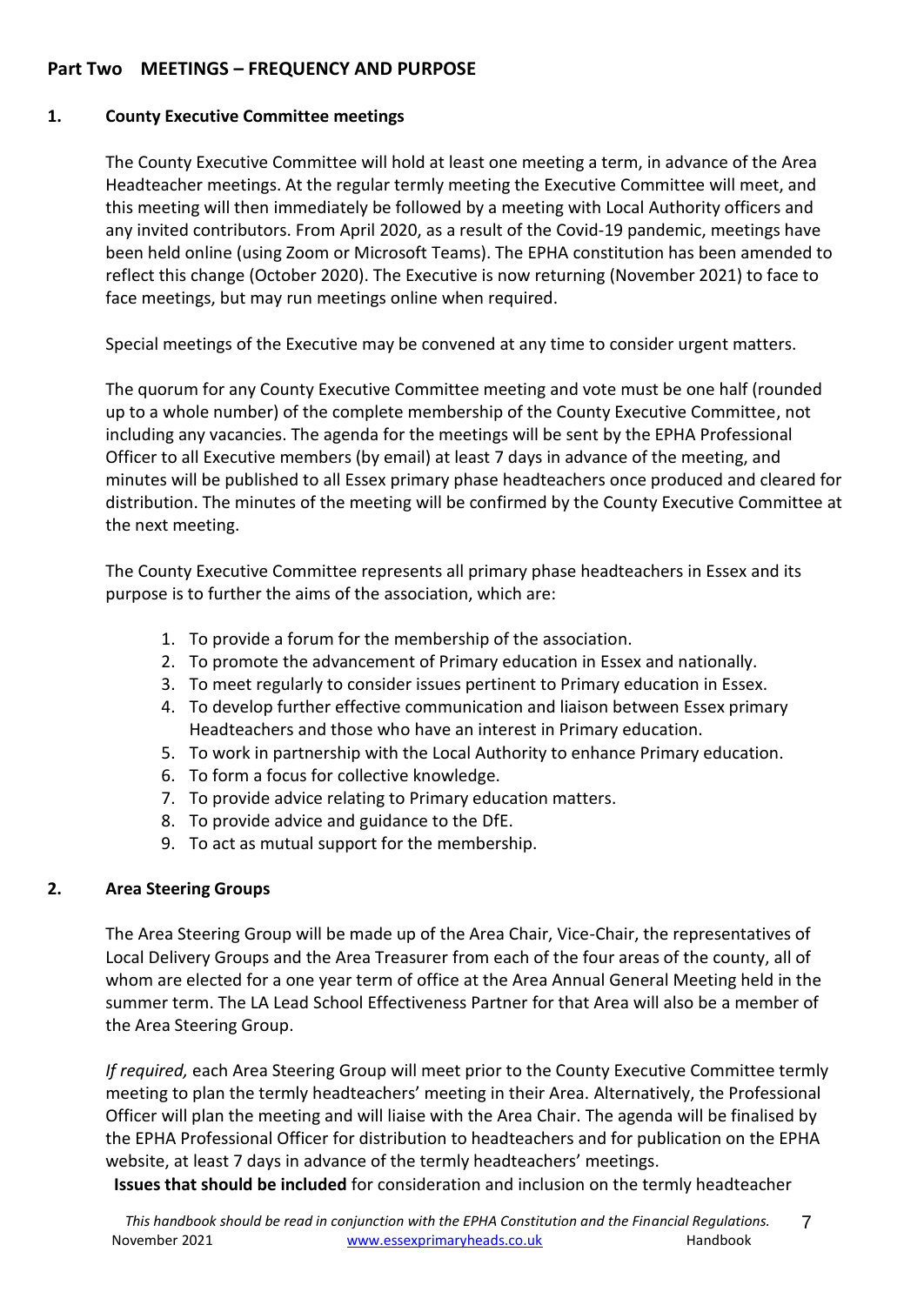meeting are:

- $\triangleright$  Local, county and national issues of concern or interest;
- $\triangleright$  Feedback from local headteachers:
- $\triangleright$  Welcome to new headteachers and farewell to departing headteachers in the area;
- $\triangleright$  School improvement issues for feedback to the EPC;
- $\triangleright$  Feedback from the County Executive meetings;
- $\triangleright$  Local finance matters:
- $\triangleright$  Regular finance reports and annual review of audited accounts (Summer term meeting AGM)
- $\triangleright$  The consideration of workshops, speakers and contributors at the termly Area meeting;
- $\triangleright$  Reference to the EPHA newsletter, website, conferences;
- $\triangleright$  Election of officers (summer term meeting -AGM);
- $\triangleright$  Feedback from the County AGM (autumn term);
- $\triangleright$  Update of headteacher representatives on group (autumn term);
- $\triangleright$  Update of "buddies" list (spring term).

### **3. Area Headteacher meetings**

The Area Headteacher meetings are held early in the second half of each term. Proposed dates are suggested by the EPHA Professional Officer and are agreed by the EPHA Chair and the LA Director of Education (currently *Clare Kershaw*), subject to their availability and the availability of suitable venues. The venues for the meetings are booked by the EPHA Professional Officer, and EPHA pay for the venue costs. From June 2020, as a result of the Covid-19 pandemic, meetings have been held online (using Zoom or Microsoft Teams). The EPHA constitution has been amended to reflect this change (October 2020). From autumn 2021 the meetings are starting to be held in venues once again, but may continue to be held online when required.

Meetings in the **South, Mid, West** and **North-East Areas** run from 9.00 am to either midday or 3.00 pm depending on the agenda for the meeting.

The EPHA Professional Officer will attend all meetings and will produce a summary of attendance and notes of each Area morning meeting, and composite minutes of the four meetings held with LA Officers.

Currently the **West Area** holds a "pay as you go" termly conference for local headteachers (organised, attended and minuted by the EPHA Professional Officer).

### **5. The Annual General Meeting**

Each Area will hold an Area AGM as part of their summer term headteachers' meetings, which will provide an opportunity to present the audited accounts for the Area (if appropriate) and to elect the members of the Area Steering Group, as well as receiving a report from the Area Chair.

The County AGM will be held as a separate meeting early in the Autumn term, after the Area AGMs have been held. The County AGM will provide an opportunity to receive a report on the year's activities and business, to present the audited accounts for the Essex Primary Headteachers' Association and to elect the County Chair, Vice-Chair and Treasurer. From April 2020, as a result of the Covid-19 pandemic, meetings have been held online (using Zoom or Microsoft Teams). The EPHA constitution has been amended to reflect this change (October 2020).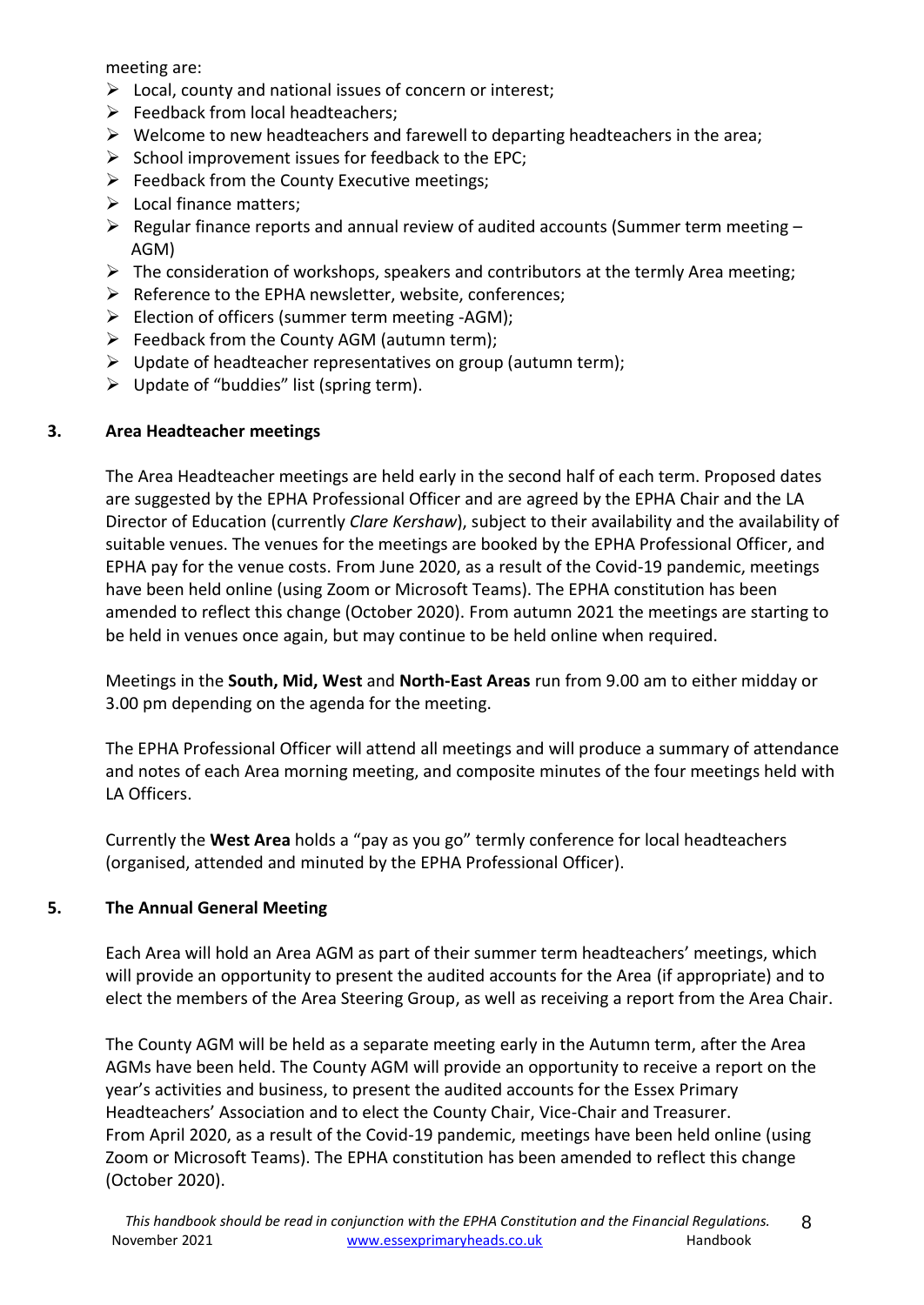#### **5. Conferences**

EPHA currently holds an annual conference for Essex primary-phase headteachers (in March) and for Essex primary phase deputies and assistant headteachers (in October). The aim of the conferences is to provide events which

- are enjoyable, stimulating and informative;
- provide an opportunity for headteachers/deputies to meet colleagues, to network and share good practice;
- book relevant, interesting and inspiring conference speakers;
- focus on practical strategies for school improvement;
- recognise the challenging role of headship in the  $21<sup>st</sup>$  century;
- recognise the changing nature and demands of school leadership;
- develop the delegate's confidence in his or her role as a school leader;
- motivate, inspire and support EPHA members;

Additional conference and seminars may be run during the year, on behalf of EPHA.

Conferences should be at least self-financing and the aim is that any profits should be directed towards funding school improvement and training activities.

Since October 2020, as a result of the Covid-19 pandemic, the conferences have been held online (using Zoom or Microsoft Teams). The EPHA constitution has been amended to reflect this change (October 2020).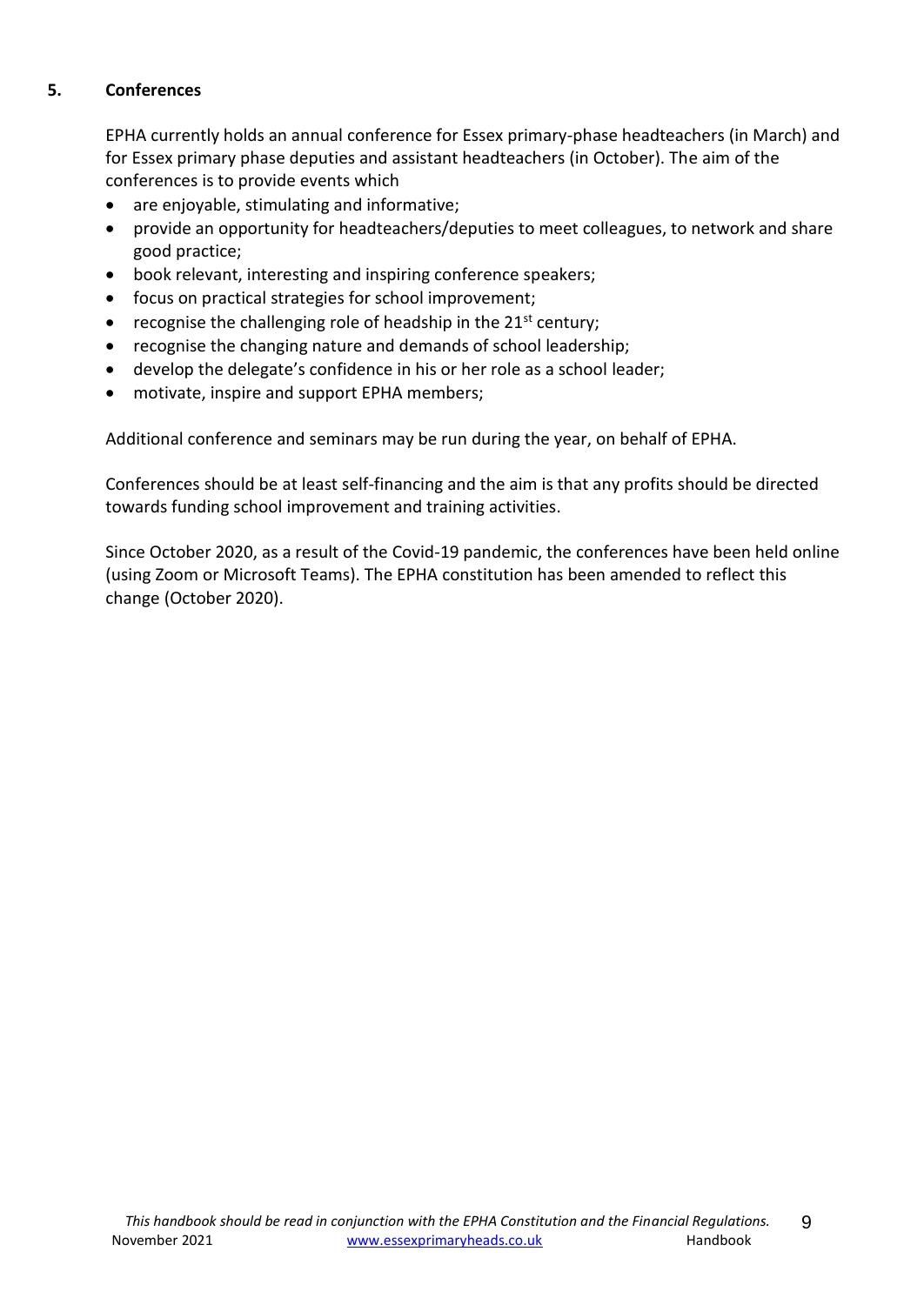#### **Part Three ADMINISTRATION**

#### **1. Agenda setting and minutes**

#### **a) County Executive meetings**

A draft agenda is produced by the EPHA Professional Officer and forwarded early in the term to the EPHA Chair, Vice-Chair and EPHA Executive Director for comment and amendment.

The finalised agenda for the meetings will be sent by the EPHA Professional Officer to all Executive members (by email) at least 7 days in advance of the meeting (and is posted on the EPHA website), and minutes will be published to all Essex primary phase headteachers once produced and cleared for distribution. The minutes of the meeting will be confirmed by the County Executive Committee at the next meeting.

#### **b) County Executive Committee meetings with LA Officers**

A draft agenda is produced by the LA Director for Education and Learning and/or the Primary Lead Commissioner and they ask the EPHA Chair and Local Authority Officers for suggestions for inclusion.

The finalised agenda and supporting papers for the meetings is sent by the EPHA Professional Officer to all Executive members (by email) at least 7 days in advance of the meeting (and is posted on the EPHA website), and minutes will be published to all Essex primary phase headteachers once produced and cleared for distribution. The minutes of the meeting will be confirmed by the LA Officers/County Executive Committee at the next meeting.

#### **c) Area Steering Group (as required)**

The agenda for these meetings is produced by the Area Chair and the Area Improvement Manager, and is circulated by email to the Steering Group (ADG) in advance of the meeting by the Area Chair.

#### **d) Agendas for the Area Headteacher meetings**

The EPHA Professional Officer will produce an agenda for the termly Area Headteacher meeting. This agenda (agreed with the Area Chairs) is distributed to all headteachers (by email) and publicised on the EPHA website, at least 7 days in advance of the termly headteachers' meetings.

#### **e) WEPHA Conference**

Agendas agreed by the EPHA Professional Officer and the Chair of WEPHA*.* 

#### **2. Booking venues or setting up Zoom meetings**

**a) County Executive Committee, Executive meeting with LA Officers**  Booked by the EPHA Professional Officer

#### **b) Termly Headteacher meetings** Booked by the EPHA Professional Officer

#### **c) WEPHA Conference**

Booked by the EPHA Professional Officer.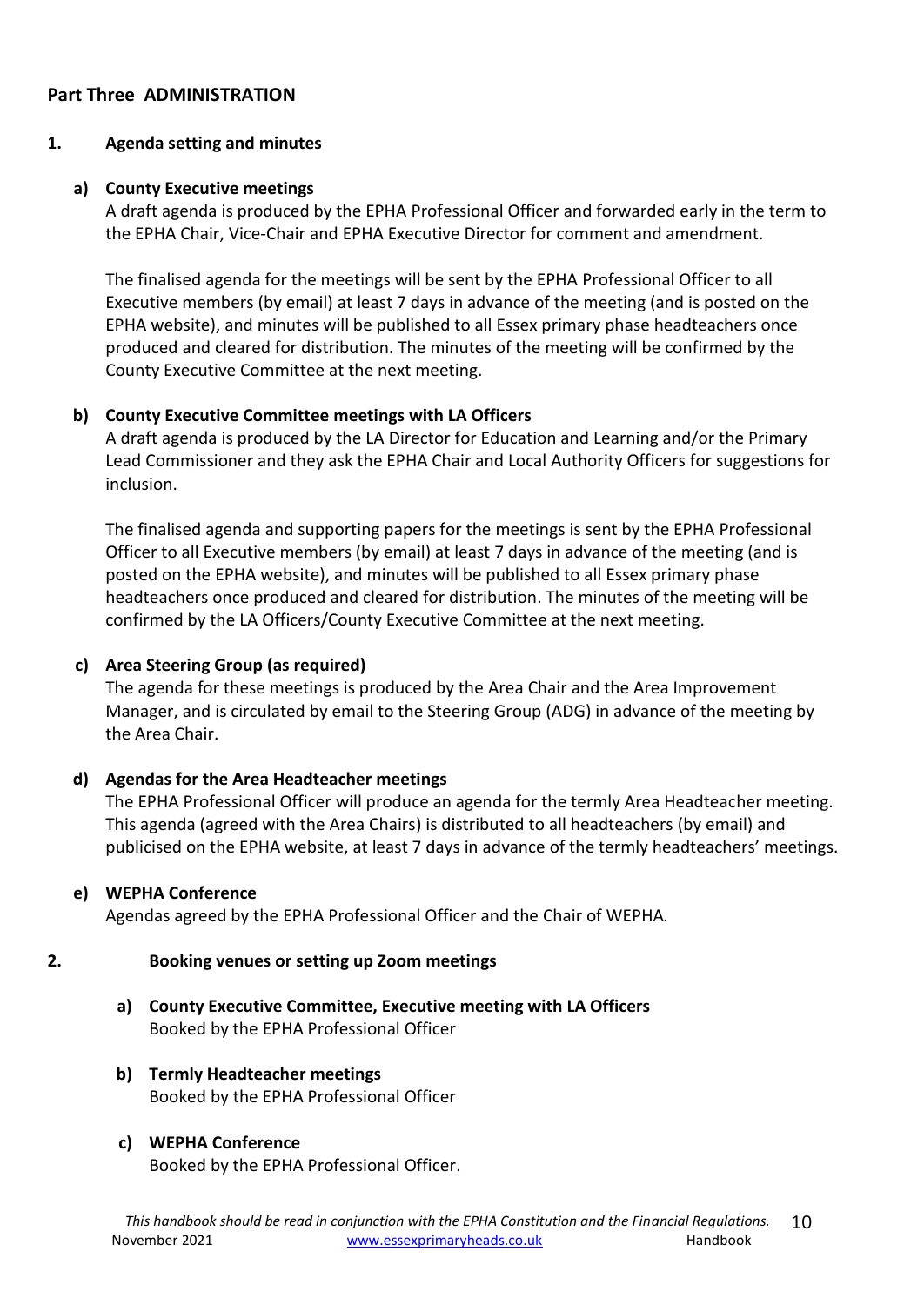**d) EPHA Conferences**

Booked by the EPHA Professional Officer.

- **3. Who pays for what?**
	- **a) County Executive Committee, Executive meeting with LA Officers**  EPHA pays for the venue, lunch and for attendance claims.
	- **b) Termly Headteacher meetings** EPHA pays for the venue, lunch and for presenters.
	- **c) WEPHA Conference** Funded by EPHA and a "pay as you go" contribution.
	- **d) EPHA Conferences** Funded by conference payments and (if required) from the conference bank account.
	- **e) Claims from headteachers representing EPHA at meetings and on consultative groups** Funded by the County EPHA bank account.
	- **f) Professional fees, expenses claims and mileage of the EPHA Professional Officer** Funded by the County EPHA bank account.
	- **g) Professional fees, expenses claims and mileage of the EPHA Executive Director** Funded by the County EPHA bank account.